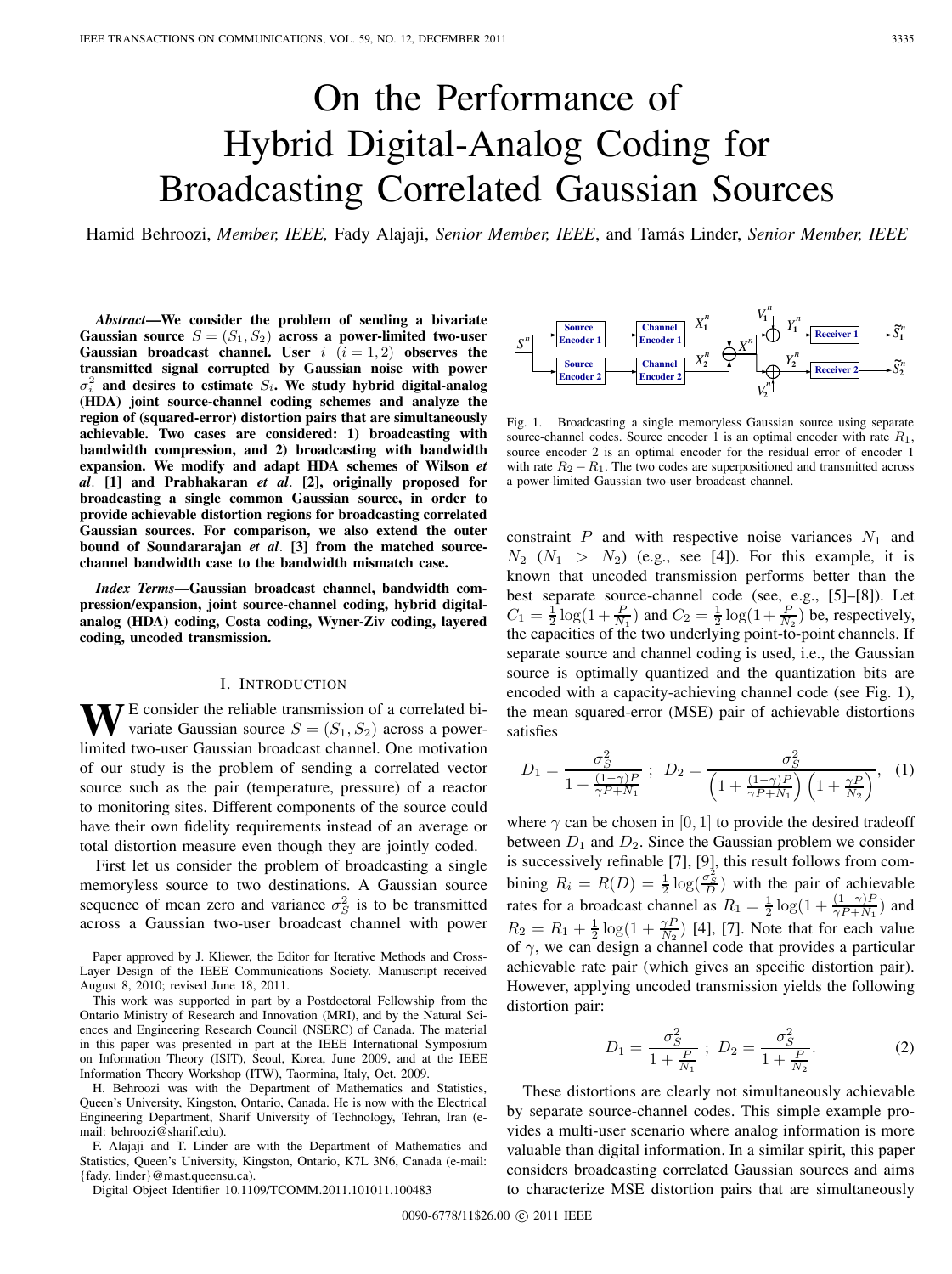achievable at the two receivers using hybrid digital-analog (HDA) coding schemes.

Shannon proved that the separate (independent) design of source and channel coding is an optimal strategy for a fixed channel signal-to-noise ratio (CSNR) in ergodic point-topoint communication systems (where optimality in terms of reproducing the source at the destination within a prescribed fidelity is achieved asymptotically as the coding/decoding delay and complexity increase without bound) [10]. Such a scheme is often referred to as a digital tandem sourcechannel coding scheme. There are two inherent problems associated with the digital tandem scheme: the "leveling-off effect" and the "threshold effect" [11], [12]. Since the system typically performs well at a certain designed CSNR, the system performance does not improve with increased CSNR (leveling-off effect), and it degrades drastically when the true CSNR falls beneath the designed CSNR (threshold effect). It is also known that this conceptually simple coding scheme does not in general lead to the optimal performance theoretically attainable (OPTA) in networks; see e.g. [4], [13].

On the other hand, for the point-to-point transmission of a single Gaussian source through an additive white Gaussian noise (AWGN) channel, it is well known (e.g., see [5], [13]) that if the channel and source bandwidths are equal, simple uncoded transmission achieves OPTA. Uncoded (or analog) transmission in this case (and in the rest of this paper) means scaling the encoder input subject to the channel power constraint and transmitting without explicit channel coding. The optimality of uncoded transmission in some multi-user communication systems was recently shown in [14]–[16].

In order to exploit the advantages of both analog transmission and digital techniques, a family of HDA schemes were introduced in the literature, see e.g., [1], [2], [7], [12], [17]–[26]. These methods usually offer better distortion performance than the purely analog or digital schemes; they do not suffer from the leveling-off effect, have a less severe threshold effect [18] compared to digital tandem source-channel coding schemes, and they can asymptotically achieve Shannon's OPTA limit at the designed CSNR. The case of broadcasting a single memoryless Gaussian source with bandwidth mismatch between the source and the channel using HDA schemes is considered in [18], [20]. Bross *et al*. [27] show that there exists a continuum of HDA schemes with optimal performance for the transmission of a Gaussian source over an average-powerlimited Gaussian channel with matched bandwidth. Tian and Shamai [28] generalize this result to the mismatched bandwidth case. In [29] Gao and Tuncel propose two new schemes for transmitting a Gaussian source over a Gaussian channel. These schemes directly generalize previous result of [27] by making better use of the dirty-paper coding auxiliary random variable. A complete characterization of the set of achievable distortion pairs in transmitting a Gaussian source with memory over an arbitrarily colored Gaussian broadcast channel with matched bandwidth is presented in [2]. In [30] inner and outer bounds for the distortion region in broadcasting a Gaussian mixture source is provided. Broadcasting a common source to multiple receivers having different correlated side information is investigated in [31]–[34]. An HDA coding scheme for broadcasting a common source to two receivers with matched bandwidth having different correlated side information is proposed in [35], where the authors show that under certain conditions their scheme achieves the same performance as in point-to-point communication simultaneously at both receivers and is thus optimal. In [36], an HDA scheme is presented for the problem of sending a parallel Gaussian source over a white Gaussian broadcast channel.

Related work on broadcasting correlated sources can be found in [3], [16], [37]–[45]. Lossless transmission of finite alphabet sources is considered in [37]–[41], [46], and uncoded transmission for broadcasting correlated Gaussian sources is evaluated in [16]. It is shown in [16] that the uncoded scheme is optimal below a certain CSNR-threshold. In [47], we introduce a layered HDA scheme for broadcasting a bivariate Gaussian source with matched bandwidth. A complete characterization of the achievable distortion region in sending a bivariate Gaussian source over bandwidth-matched Gaussian broadcast channel was recently derived in [44], [45]. In a recent manuscript [48], the problem of broadcasting two correlated Gaussian sources using optimal separate source and channel codes is studied, where it is shown that the proposed scheme is very competitive for any bandwidth compression/expansion scenario. However, as mentioned before, separation based digital schemes suffer from the threshold effect while the HDA considered offer better performance in the presence of CSNR mismatch. The problem of sending a pair of finite alphabet correlated sources through a broadcast channel with correlated side information at the receivers is studied in [41]. A lattice-based hybrid coding is proposed in [3] for broadcasting independent as well as correlated Gaussian sources in the case of matched bandwidth. The authors in [3] show that their proposed scheme is optimal for broadcasting independent sources and performs better than separate source/channel coding for broadcasting correlated sources below a certain CSNR-threshold.

Our system model is illustrated in Fig. 2. We aim to determine achievable distortion regions using HDA schemes for two cases: 1) broadcasting with bandwidth compression, i.e., broadcasting with  $\lambda$  channel uses per source sample, where  $\lambda$  < 1, and 2) broadcasting with bandwidth expansion, where  $\lambda > 1$ . To the best of our knowledge, apart from [3], [16], [44], [45] and the recent result of [48], in which the problem of broadcasting correlated Gaussian sources is analyzed, there are no explicit distortion-regions in the literature for broadcasting correlated Gaussian sources. We are also not aware of any prior work discussing HDA schemes for broadcasting correlated Gaussian sources with bandwidth mismatch.

This paper reports on progress towards solving this difficult problem. We evaluate the performance of layered coding schemes for broadcasting correlated Gaussian sources and provide explicit expressions for the achievable distortion regions. Such schemes, which extend the HDA schemes of Wilson *et al*. [1] and Prabhakaran *et al*. [2] for the broadcasting of a single common Gaussian source, judiciously mix various coding strategies, ranging from HDA joint source-channel coding, Costa dirty paper coding [49], and Wyner-Ziv coding. Although the distortions are derived explicitly (in closed-form expressions) for all proposed schemes, a general and analytical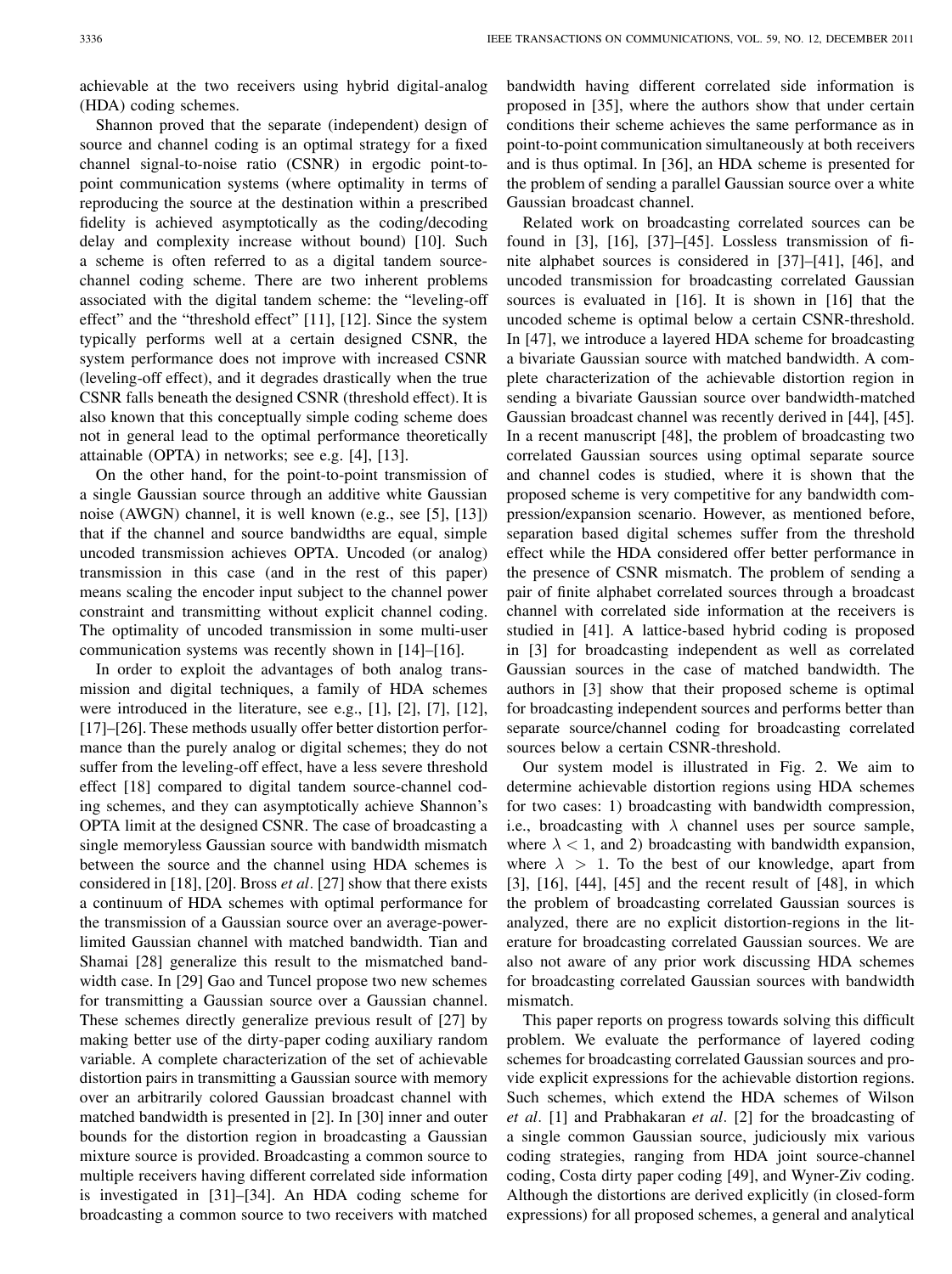

Fig. 2. Broadcasting correlated Gaussian sources over a two-user powerlimited Gaussian broadcast channel. Receiver  $i$  aims to obtain an estimate of its corresponding source component,  $S_i^k$ , to within fidelity  $D_i$   $(i = 1, 2)$ .

performance comparison of those schemes is quite difficult. In fact, the problem of finding an optimal power allocation policy among layers in order to optimize the achievable overall endto-end distortion pairs is still open. Instead, we numerically evaluate the achievable distortion regions of different schemes and only present the best scheme in each bandwidth mismatch case. In addition, we provide an outer bound for the achievable distortion region and compare the achievable regions to that outer bound. In the case of bandwidth compression, a scheme combining analog transmission, superposition and Costa coding is presented. For bandwidth expansion, we introduce a hybrid Wyner-Ziv (HWZ) scheme, which consists of an analog layer and two layers each consisting of a Wyner-Ziv coder followed by a channel coder. In [50] we showed that our HWZ scheme performs similarly to the adapted Reznic-Feder-Zamir scheme, originally proposed in [20] for broadcasting a common Gaussian source to two users. Numerical examples<sup>1</sup> indicate that there is a gap between the achievable distortion regions and the outer region for both bandwidth mismatch cases and the construction of new schemes that can close or narrow this gap remains an interesting and challenging future direction.

The remainder of this paper is organized as follows. In Section II, we present the system model and problem statement. We derive the achievable distortion regions of HDA schemes with bandwidth compression and expansion in Sections III and IV, respectively. An outer region for broadcasting correlated Gaussian sources with mismatched bandwidth is provided in Section V. In Section VI, the boundaries of the distortion regions for the presented HDA schemes as well as the outer bound in both bandwidth mismatch cases are compared via numerical examples. An example involving our layered scheme with analog transmission and Costa coding of [47] is also presented; it is observed that the layered scheme's achievable region matches the outer bound region, indicating its potential optimality. Conclusions are given in Section VII.

## II. PROBLEM STATEMENT

Consider broadcasting correlated Gaussian sources (or equivalently a bivariate Gaussian source) across a two-user power-limited Gaussian broadcast channel. User  $i$  ( $i = 1, 2$ ) receives the transmitted signal corrupted by Gaussian noise with power  $N_i$  and aims to estimate source  $S_i$ . We assume that  $N_1 > N_2$  and hence call user 1 the weak user and user 2 the strong user. Let  $S_1$  and  $S_2$  be correlated Gaussian random variables and let  $\{(S_1(t), S_2(t))\}_{t=1}^{\infty}$  be a stationary Gaussian memoryless vector source with marginal distribution that of  $(S_1, S_2)$ . We assume that  $S_1(t)$  and  $S_2(t)$  have zero mean and variance  $\sigma_{S_1}^2$  and  $\sigma_{S_2}^2$ , respectively, and correlation coefficient  $\rho \in (-1,1).$ 

We represent the first  $k$  instances of the first and second source components by the data sequences  $S_1^k$  $=$   $(S_1(1), S_1(2), \cdots, S_1(k))$  and  $S_2^k = (S_2(1), S_2(2), \cdots, S_2(k))$ , respectively. The twouser Gaussian broadcast channel with receivers estimating the bivariate source components is shown in Fig. 2. Data sequences  $S_1^k$  and  $S_2^k$  are jointly encoded to  $X^n = \left( \varphi \left( S_1^k, S_2^k \right) \right)$ , where the encoder function is of the form

$$
\varphi: \mathbb{R}^k \times \mathbb{R}^k \to \mathbb{R}^n. \tag{3}
$$

The bandwidth compression/expansion ratio is defined by  $\lambda = \frac{n}{k}$  channel uses per source sample. We aim to find achievable distortion regions of HDA schemes for broadcasting with bandwidth compression where  $\lambda < 1$  (we specifically concentrate on  $\lambda = \frac{1}{2}$  and bandwidth expansion where  $\lambda > 1$ (in particular we set  $\lambda = 2$ ). The transmitted sequence  $X^n$  is average-power limited to  $P > 0$ , i.e.,

$$
\frac{1}{n}\sum_{t=1}^{n}E\left[|X(t)|^{2}\right] \le P.\tag{4}
$$

User *i* observes the transmitted signal  $X(t)$  corrupted by a Gaussian noise  $V_i(t)$  with power (variance)  $N_i$ , so that at time  $t$  the receiver observes

$$
Y_i(t) = X(t) + V_i(t), \t i = 1,2 \t (5)
$$

where  $V_i(t) \sim \mathcal{N}(0, N_i)$  are independently distributed over i and  $t$ , and are independent of  $X(t)$ . Based on the channel output  $Y_i^n$ , receiver i provides an estimate  $\widehat{S}_i^k$  of the *i*th component of the source,  $S_i^k$ . We consider the average MSE distortion  $\Delta_i = \frac{1}{k} E[\sum_{i=1}^{k} |S_i(t) - \hat{S}_i(t)|^2]$ . The reconstructed  $t = 1$ signal at receiver *i* can be described by  $\hat{S}_i^k = \psi_i(Y_i^n)$ , where decoder functions are mappings

$$
\psi_i: \mathbb{R}^n \to \mathbb{R}^k, \quad i = 1, 2. \tag{6}
$$

Let  $\mathcal{F}^{(k,n)}(P)$  denote all encoder and decoder functions  $(\varphi, \psi_1, \psi_2)$  that satisfy (3)–(6). For a particular coding scheme  $(\varphi, \psi_1, \psi_2)$ , the performance is determined by the channel power constraint P and incurred distortion pairs  $\Delta_1$  and  $\Delta_2$ at both receivers. For any given power constraint  $P$ , the distortion region  $D$  is defined as the closure of the convex hull of the set of all distortion pairs  $(D_1, D_2)$  for which  $(P, D_1, D_2)$ is achievable, where a power-distortion pair  $(P, D_1, D_2)$  is achievable if for any  $\delta > 0$ , there exist sufficiently large integers k and  $n = \lambda k$ , encoding and decoding functions  $(\varphi, \psi_1, \psi_2) \in \mathcal{F}^{(k,n)}(P)$ , such that  $\Delta_i \leq D_i + \delta$   $(i = 1, 2)$ .

<sup>&</sup>lt;sup>1</sup>Although in general the comparison for few examples may not provide a general insight into optimality, a similar behavior was observed by evaluating the achievable distortion regions in many other examples with different system parameters.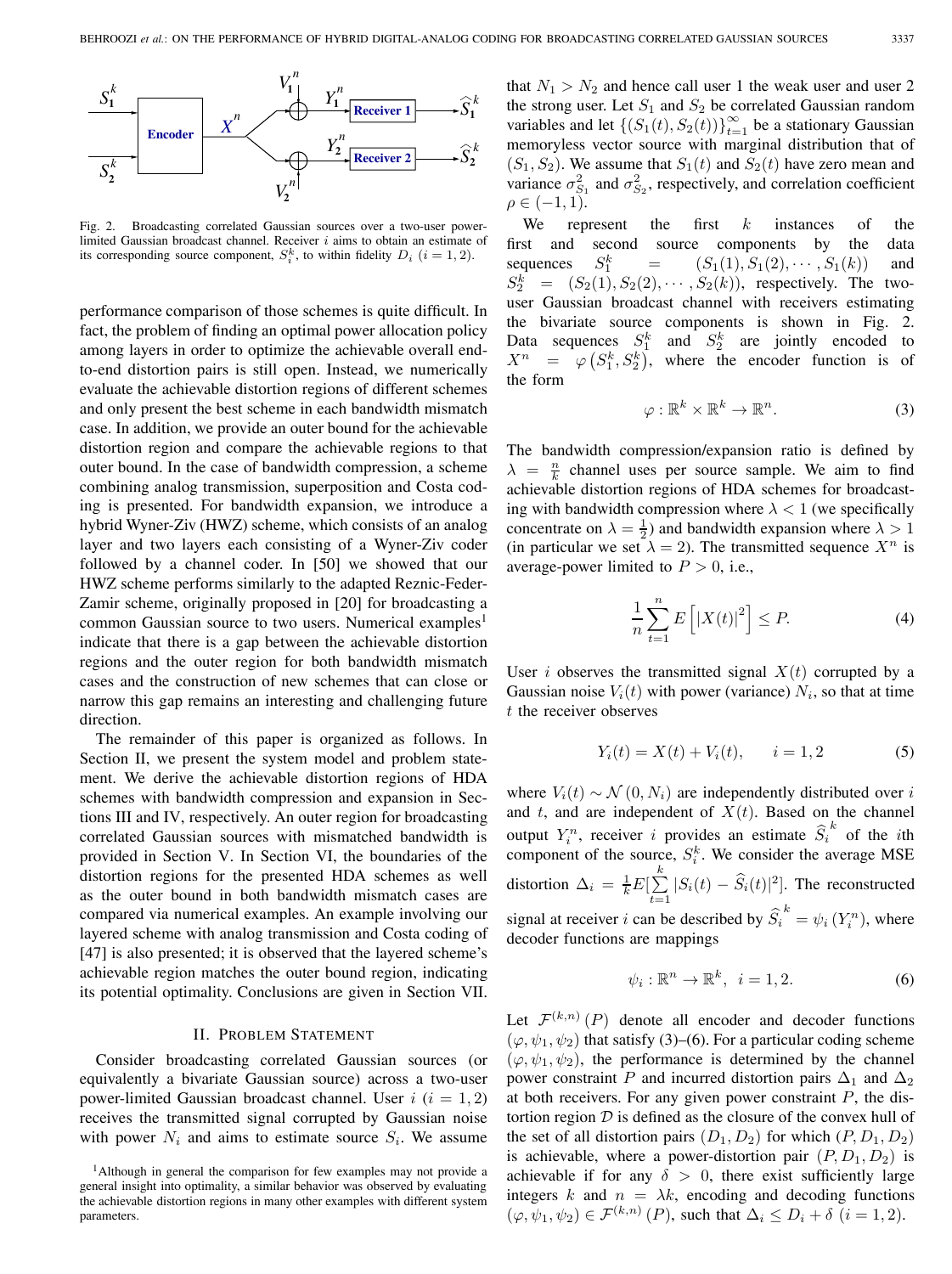# III. DISTORTION REGION FOR BANDWIDTH COMPRESSION: LAYERING WITH ANALOG, SUPERPOSITION AND COSTA CODING

We consider the problem of broadcasting a bivariate Gaussian source with 2:1 bandwidth compression. We desire to transmit  $k = 2n$  samples of a bivariate Gaussian source  $(S_1^k, S_2^k)$  in *n* uses of a power-limited broadcast channel to two users. The two-user broadcast channel has the power constraint . We split both components of the bivariate Gaussian source into two equal length parts, i.e., we split  $2n$  samples of each source vector  $S_i^{2n}$  into two vectors of length n:  $S_{i,1}^n$  and  $S_{i,2}^n$ .

In this scheme, we will closely follow the notation and code constructions in [1]. Here we only give a high-level description and analysis of the schemes without detailed proofs. In particular, in many steps of the analysis we treat finite-blocklength coding schemes as idealized systems with asymptotically large blocklengths. Detailed proofs can be given following arguments in [1], where a layering structure is introduced for broadcasting a memoryless Gaussian source. Here, we adapt this scheme for broadcasting a bivariate Gaussian source with a change in the structure of the second layer.

In the first (analog) transmission layer, a linear combination of the first  $n$  samples of the bivariate Gaussian source components are scaled such that the power of the transmitted signal in this layer  $X_a^n$  becomes  $P_a$ . Here  $X_a(t) = \alpha \sum^2 a_i S_{i,1}(t)$ , where  $\alpha = \sqrt{\frac{P_a}{a_1^2 \sigma_{S_1}^2 + a_2^2 \sigma_{S_2}^2 + 2a_1 a_2 \rho \sigma_{S_1} \sigma_{S_2}^2}}$ . This layer is meant for both strong and weak users. Now fix  $P_1$  and  $P_2$  to satisfy  $P = P_a + P_1 + P_2.$ 

In the second and the third layers, we work on the remaining *n* samples of the source components, i.e.,  $S_{1,2}^n$  and  $S_{2,2}^n$ , respectively. In the second layer, we use two merged streams,  $X_{11}^n$  and  $X_{12}^n$ . The second part of the first component of the source,  $S_{1,2}^n$ , is broadcasted to two users. The first source encoder is an optimal source encoder with rate [4, Section 15.1.3]  $R_1'' = I(X_{11}; Y_1) = \frac{1}{2} \log(1 + \frac{(1-\gamma)P_1}{\gamma P_1 + P_a + P_2 + N_1}),$ where  $I(\cdot; \cdot)$  denotes the mutual information. The second source encoder is an optimal encoder for the residual error of the first encoder with rate  $R_2'' - R_1'' = I(X_{12}; Y_2 | X_{11}) =$  $\frac{1}{2} \log(1 + \frac{\gamma P_1}{P_a + P_2 + N_2})$ . Then, we encode the quantization bits with capacity-achieving channel codes and transmit the resulting streams with powers  $(1-\gamma)P_1$  and  $\gamma P_1$ , respectively.

In the third layer, which is meant for the strong user,  $n$  samples of the second component of the source,  $S_{2,2}^n$  are Wyner Ziv coded using the estimate of  $S_{1,2}^n$  at the receiver as side information. The Wyner-Ziv index,  $m_2 \in \{1, 2, \cdots, 2^{nR_2}\}\,$  is then encoded using Costa's "dirty paper" coding that treats both  $X_a^n$  and  $X_1^n$  as interference and uses power  $P_2 =$  $P - P_a - P_1$ . Let  $U_2$  be an auxiliary random variable given by  $U_2 = X_2 + \alpha_2 (X_a + X_1)$ , where  $X_2 \sim \mathcal{N}(0, P_2)$ ,  $X_1$ and  $X_a$  are independent of each other and  $\alpha_2 = \frac{P_2}{P_2 + N_2}$ . We generate a length *n* i.i.d. Gaussian codebook  $\mathcal{U}_2$  with  $2^{nI(\bar{U}_2;Y_2)}$  codewords, where each component of the codeword is Gaussian with zero mean and variance  $P_2 + \alpha_2^2(P_a + P_1)$ , and each codeword is then randomly placed into one of  $2^{nR'_2}$ bins with  $R'_2 = I(U_2; Y_2) - I(U_2; X_a, X_1) = \frac{1}{2} \log(1 + \frac{P_2}{N_2}).$ Let  $i(U_2^n)$  be the index of the bin containing  $U_2^n$ . For a given  $m_2$ , we look for an  $U_2^n$  such that  $i(U_2^n) = m_2$ 

and  $(U_2^n, X_a^n, X_1^n)$  are jointly typical. Then, we transmit  $X_2^n = U_2^n - \alpha_2(X_a^n + X_1^n)$ . We linearly combine all three layers and transmit  $X^n = X_a^n + X_1^n + X_2^n$ .

An achievable distortion-region can be obtained by varying  $P_a$ ,  $P_1$  and  $P_2$  subject to  $P = P_a + P_1 + P_2$ . For a given  $P_a$ ,  $P_1$  and  $P_2$ , the achievable distortion pairs can be computed as follows. At the decoder, we look for an  $X_{11}^n$  that is jointly typical with  $Y_1^n$ . The weak user estimates  $S_1^k = (S_{1,1}^n S_{1,2}^n)$ by MMSE estimation from the received signal  $Y_1^n$  and the decoded  $X_{11}^n$ . The decoder reconstructs the sequence  $S_{1,2}^n$  as  $S_{1,2}(i) = k_{12}X_{11}(i)$ . Then an estimate of the first component,  $S_{1,1}^n$ , can be obtained as  $\hat{S}_{1,1}(i) = k_{11} (Y_1(i) - X_{11}(i))$  where  $k_{11} = \frac{\alpha (a_1 \sigma_{S_1}^2 + a_2 \rho \sigma_{S_1} \sigma_{S_2})}{\gamma P_1 + P_a + P_2 + N_1}.$ 

Thus, the overall distortion seen at the weak user is [1]:

$$
D_1 = \frac{n}{k}D_{11} + (1 - \frac{n}{k})D_{12} = \frac{1}{2}D_{11} + \frac{1}{2}D_{12},\qquad(7)
$$

where  $D_{1j}$   $(j = 1, 2)$  is the MMSE distortion in estimating  $S_{1,j}^n$  from  $Y_1^n$  and  $U_1^n$ . Since in the second layer we require a rate of one channel use per source symbol, and the Gaussian source is successively refinable, by combining the Gaussian rate-distortion function with the pairs of achievable rates for a broadcast channel  $(R_1'', R_2'')$ , the corresponding achievable distortion pairs are:  $\sigma_{S_1}^2 2^{-2R_1''}$  and  $\sigma_{S_1}^2 2^{-2R_2''}$ . The weak user forms an MMSE estimate of  $S_1^{2n}$  with the following distortion:

$$
D_1 = \frac{1}{2} \left( \sigma_{S_1}^2 - \frac{\alpha^2 (a_1 \sigma_{S_1}^2 + a_2 \rho \sigma_{S_1} \sigma_{S_2})^2}{\gamma P_1 + P_a + P_2 + N_1} \right) + \frac{1}{2} \frac{\sigma_{S_1}^2}{1 + \frac{(1 - \gamma)P_1}{\gamma P_1 + P_a + P_2 + N_1}}.
$$
\n(8)

At the strong user, based on joint typicality, first an estimate of  $S_{1,2}^n$  can be obtained as  $\hat{S}_{1,2}(i) = kX_{12}(i)$  within distortion

$$
D_{12}^{*} = \frac{1}{1 + \frac{\gamma P_1}{P_a + P_2 + N_2}} \times \frac{\sigma_{S_1}^2}{1 + \frac{(1 - \gamma)P_1}{\gamma P_1 + P_a + P_2 + N_1}}.
$$

This estimate acts as side information for obtaining the estimate of  $S_{2,2}^n$  using the decoded Wyner-Ziv bits. The resulting distortion for the strong user is thus given by

$$
D_2 = \frac{1}{2} \left( \sigma_{S_2}^2 - \frac{\alpha^2 (a_2 \sigma_{S_2}^2 + a_1 \rho \sigma_{S_1} \sigma_{S_2})^2}{P_a + P_2 + N_2} \right) + \frac{1}{2} \sigma_{S_2}^2 \left( 1 - \rho^2 \left( 1 - \frac{D_{12}^*}{\sigma_{S_1}^2} \right) \right) \left( 1 + \frac{P_2}{N_2} \right)^{-1} .
$$
 (9)

Finally, note that if we set  $\rho = 1$  and  $\sigma_{S_1}^2 = \sigma_{S_2}^2$ , then the results of [1], [22], which currently appear to be the best known results for broadcasting a Gaussian source with bandwidth compression, are obtained.

## IV. DISTORTION REGION FOR BANDWIDTH EXPANSION: LAYERING WITH ANALOG AND WYNER-ZIV CODING (HWZ SCHEME)

We want to transmit  $k$  samples of a bivariate Gaussian source  $S^k = (S_1^k, S_2^k)$  in  $n = \lambda k$  uses of a power-limited broadcast channel to two users where  $\lambda > 1$  (we specifically concentrate on  $\lambda = 2$ ). The two-user broadcast channel has the power constraint  $P$ . We propose an HDA scheme, which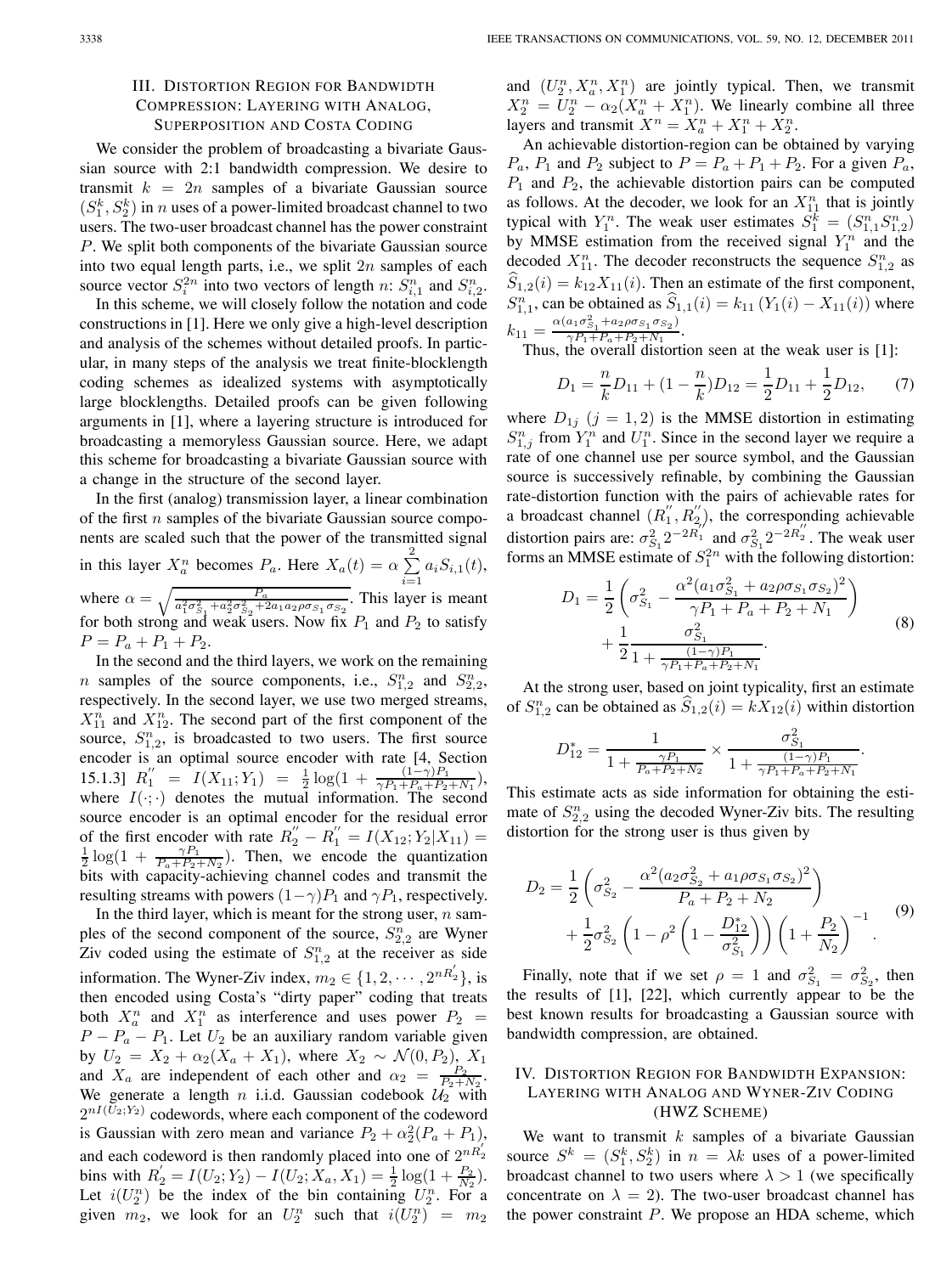we refer to as the HWZ scheme, and provide an achievable distortion region. In [50] we also adapt the proposed HDA scheme for broadcasting a common source by Reznic, Feder and Zamir [20] to the problem of broadcasting correlated sources. Numerical examples indicate that both schemes have similar performance.

This scheme comprises three layers, an analog layer and two layers each consisting of a Wyner-Ziv coder followed by a channel coder. The scheme is similar to the one proposed in [1] for broadcasting a single memoryless Gaussian source with bandwidth compression except for the following: 1) Here we consider broadcasting correlated Gaussian sources. 2) The second layer in the scheme of [1] is an HDA Costa coding while here it is a Wyner-Ziv coder followed by a channel coder. 3) Since we consider broadcasting with bandwidth expansion, only the codewords of the second layer and the third layer (digital layers) are merged together, and then the transmitted sequence is obtained by multiplexing the codeword of the analog layer with the codeword of the digital layer, while in [1] the codewords of all three layers are merged as bandwidth compression is examined.

Block diagrams of the encoder and the decoder are shown in Fig. 3. In the first layer, the analog transmission layer, a linear combination of the  $k$  samples of the bivariate Gaussian source components are scaled such that the power of the transmitted signal,  $X_a^k$ , in this layer is P. Thus at time t we have  $X_a(t) =$  $\alpha \sum_{i=1}^{2} a_i S_i(t)$  where  $\alpha = \sqrt{\frac{P}{a_1^2 \sigma_{S_1}^2 + a_2^2 \sigma_{S_2}^2 + 2a_1 a_2 \rho \sigma_{S_1} \sigma_{S_2}}}$ . In the  $e^{i=1}$  second layer,  $n - k = k$  samples of the first component of the source,  $S_1^k$  are Wyner Ziv coded at rate  $R'_1$  =  $I(X_{1d}; Y_{1d}) = \frac{1}{2} \log(1 + \frac{P_1}{P_2 + N_1})$  using an estimate of  $S_1^k$  at the receiver as side information. The Wyner-Ziv index,  $m_1' \in \{1, 2, \cdots, 2^{kR_1'}\}$  is then encoded treating the third layer message as a noise and the codeword  $X_{1d}^{n-k}$  with power  $P_1$  is transmitted. In the third layer, which is meant for the strong user, the second component of the source,  $S_2^n$ , is also Wyner Ziv coded at rate  $R_2' = I(X_{2d}; Y_{2d} | X_{1d}) = \frac{1}{2} \log(1 + \frac{P_2}{N_2})$ using the estimate of  $S_2^n$  at the receiver as side information. The Wyner-Ziv index,  $m_2' \in \{1, 2, \cdots, 2^{kR_2'}\}$ , is then encoded that treats  $X_{1d}^{n-k}$  as interference and uses power  $P_2$  such that  $P_1 + P_2 = P$ . As shown in Fig. 3, the transmitted sequence is obtained by multiplexing (in time) the codeword of the analog layer  $X_a^k$  with the codeword of the digital layer,  $X_d^{n-k} = X_{1d}^{n-k} + X_{2d}^{n-k}$ . Thus, the transmitted sequence can be represented as  $X^n = [X_a^k, X_a^{n-k}]$ .

At the decoder, from the received first  $k$  components of  $Y_1^n = [Y_{1a}^k, Y_{1d}^{n-k}]$ , an MMSE estimate of  $S_1^k$  as  $\widehat{S}_{1a}^k$  can be obtained with an average distortion

$$
D_{11} = \sigma_{S_1|\widehat{S}_{1a}}^2 = \sigma_{S_1}^2 - \frac{\alpha^2 (a_1 \sigma_{S_1}^2 + a_2 \rho \sigma_{S_1} \sigma_{S_2})^2}{P + N_1},
$$

where  $S_{1a}(i) = E[S_1(i)|Y_{1a}(i)] = k_1Y_{1a}(k)$  and  $k_1 = \frac{\alpha(a_1\sigma_{S_1}^2 + a_2\rho\sigma_{S_1}\sigma_{S_2})}{P+N_1}$ . Since the Wyner-Ziv index  $m'_1$  must be decoded by the weak user, it is imposed that

$$
\frac{k}{2}\log\left(\frac{D_{11}}{D_1}\right) = \frac{n-k}{2}\log\left(1 + \frac{P_1}{P_2 + N_1}\right). \tag{10}
$$

Therefore, the overall average distortion at the weak user can be expressed as



Fig. 3. Broadcasting a bivariate source  $S^k = (S_1^k, S_2^k)$  with bandwidth expansion: the HWZ scheme.

$$
D_1 = D_{11} \left( 1 + \frac{P_1}{P_2 + N_1} \right)^{1 - \lambda}.
$$
 (11)

At the strong user we want to make use of all transmitted layers. Since the transmitted sequence of the second layer (which carries information about  $S_1$ ) should be decoded by both the weak and the strong users, we ensure that we are able to obtain an estimate of  $S_1$  at the strong user as  $S_{12}$ . However, at the strong user, our aim is to obtain an estimate of the second component of the source,  $S_2$ . Based on both the analog and the third layer transmitted sequences, and also the available side information at the strong user (i.e.,  $S_{12}$ ), we obtain an estimate of  $S_2$ .

At first, from the analog layer, the strong user forms an estimate of the first component of the source,  $S_1^k$  with MMSE distortion

$$
D_{11}^* = \sigma_{S_1}^2 - \frac{\alpha^2 (a_1 \sigma_{S_1}^2 + a_2 \rho \sigma_{S_1} \sigma_{S_2})^2}{P + N_2}.
$$
 (12)

Then, an estimate of the first component of the source can be obtained within distortion

$$
D_1^* = D_{11}^* \left( 1 + \frac{P_1}{P_2 + N_1} \right)^{1 - \lambda}.
$$
 (13)

This estimate acts as side information that can be used in obtaining the estimate of  $S_2^n$  for the strong user using the decoded Wyner-Ziv bits. Using the decoding condition for the Wyner-Ziv index  $m'_2$ , the overall distortion for the strong user in estimating  $S_2^k$  can be obtained as

$$
D_2 = D_2^* \left( 1 + \frac{P_2}{N_2} \right)^{1 - \lambda}, \tag{14}
$$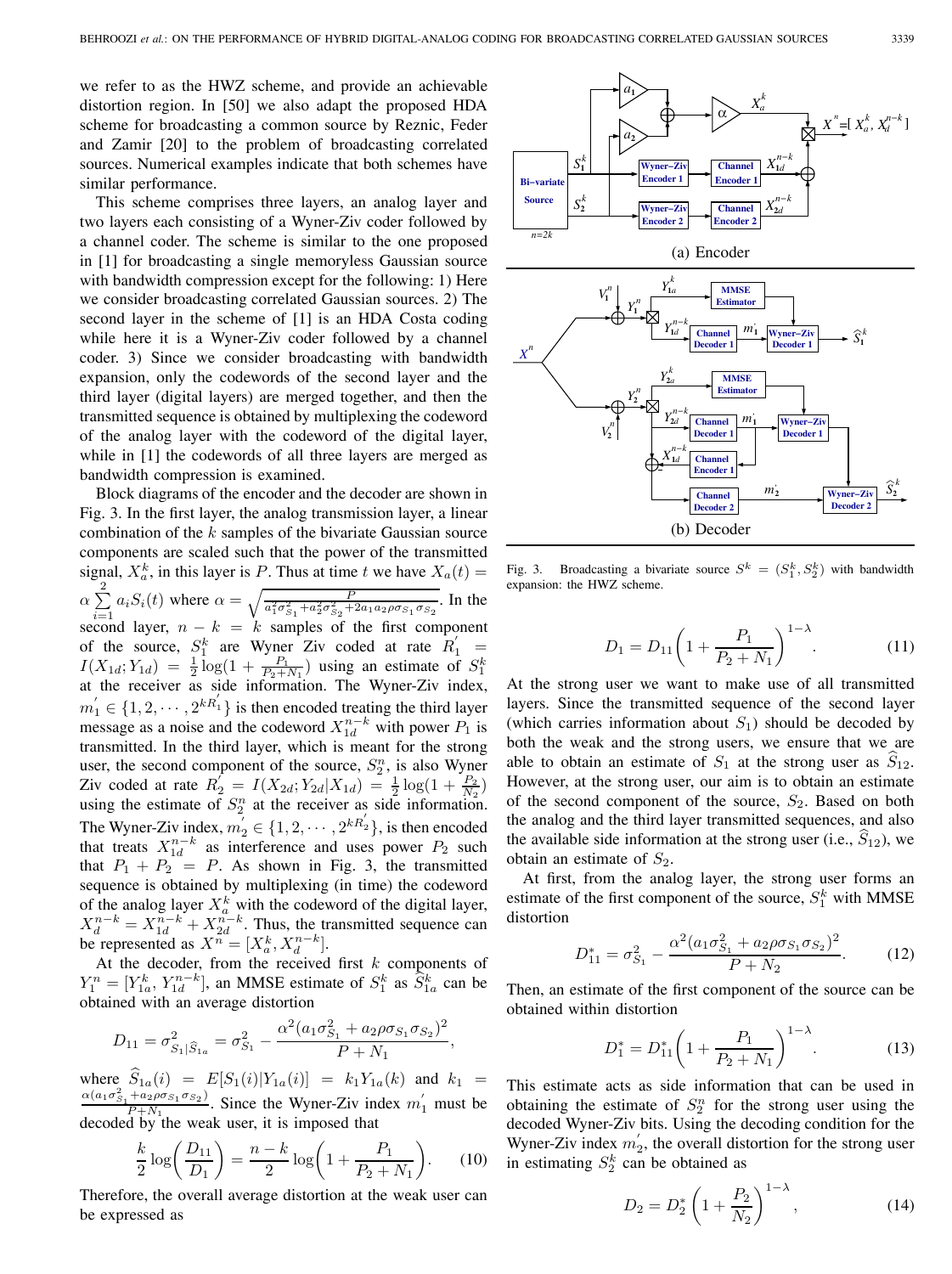where

$$
D_2^* = \sigma_{S_2}^2 \left( 1 - \rho^2 \left( 1 - \frac{D_1^*}{\sigma_{S_1}^2} \right) \right). \tag{15}
$$

#### V. OUTER BOUND REGION

In [3], [16], [51], by assuming the knowledge of  $S_1^k$  at the receiver of the strong user, outer bounds for broadcasting correlated Gaussian sources with matched bandwidth were developed. By making minor modifications to the proof of Theorem 1 in [3], the following result can be obtained:

*Lemma 1:* The distortion region for broadcasting correlated Gaussian sources with bandwidth mismatch ratio  $\lambda$  consists of all pairs  $(D_1, D_2)$  such that

$$
\begin{cases}\nD_1 \geq \sigma_{S_1}^2 \left(1 + \frac{(1-\eta)P}{\eta P + N_1}\right)^{-\lambda} \\
D_2 \geq \sigma_{S_2}^2 \left(1 - \rho^2\right) \left(1 + \frac{\eta P}{N_2}\right)^{-\lambda}\n\end{cases} (16)
$$

where  $\eta \in [0, 1]$ .

Here, we have assumed that the receiver of the strong user has access to the other source component; this is a reasonable assumption when the correlation coefficient is small. However, this outer bound might not be tight for high values of the correlation coefficient. To extend this outer bound, we assume that the decoder have access to a noisy version of the other source component,  $S_1'$ . Let  $S_1' = \gamma S_1 + \nu$  with  $\nu$  being independent of  $S_1$ ,  $\sigma_{\nu}^2 = \sigma_{S_1}^2 (1 - \gamma^2)$  and  $\gamma \in [0, 1]$ . We obtain the following bound which includes (16) as an special case where  $\gamma = 1$ :

$$
\begin{cases}\nD_1 \geq \sigma_{S_1}^2 \left(1 + \frac{(1-\eta)P}{\eta P + N_1}\right)^{-\lambda} \\
D_2 \geq \max_{\gamma} \left\{\sigma_{S_2}^2 \left(1 - \gamma^2 \rho^2\right) \left(1 + \frac{P\left(1 - \gamma^2 (1-\eta)\right)}{N_2}\right)^{-\lambda}\right\} \\
(17)\n\end{cases}
$$

### VI. NUMERICAL RESULTS

*Example 1 (Bandwidth Compression):* We transmit  $k =$ 2*n* samples of a bivariate Gaussian source  $(S_1^k, S_2^k)$  with the covariance matrix  $\Lambda = \begin{bmatrix} 1 & \rho \\ 1 & 1 \end{bmatrix}$  $\rho$  1 ] in  $n$  uses of a powerlimited broadcast channel to two users (weak and strong) with observation noise variances  $N_1 = -5$  dB and  $N_2 = 0$  dB, respectively. The distortion region for the scheme presented in Section III is shown in Fig. 4 for two different correlation coefficients,  $\rho = 0.2$  and  $\rho = 0.8$ . For comparison, we also depict the outer bound given by (17) for the set of all achievable distortion pairs in broadcasting correlated Gaussian sources. The outer bound is tight only for small values of the correlation coefficient and thus it is only shown for  $\rho = 0.2$ .

*Example 2 (Bandwidth Expansion):* We transmit  $k$  samples of a bivariate Gaussian source  $S^k = (S_1^k, S_2^k)$  with the covariance matrix  $\Lambda = \begin{bmatrix} 1 & \rho \\ \rho & 1 \end{bmatrix}$ ] in  $n = 2k$  uses of a powerlimited broadcast channel to two users with observation noise variances  $N_1 = -5$  dB and  $N_2 = 0$  dB, respectively. The twouser broadcast channel has the power constraint  $P = 3$  dB. The boundaries of the outer bound in (17) and of the distortion region for the scheme of Section IV are shown in Fig. 5(a)-(b)



Fig. 4. Distortion region of an HDA coding scheme in broadcasting with bandwidth compression. System parameters are  $P = 0$  dB,  $N_1 = -5$  dB and  $N_2 = 0$  dB.

for two different values of the correlation coefficient,  $\rho = 0.2$ and  $\rho = 0.8$ . We observe that there is a gap between the achievable distortion region and the outer region.

*Example 3 (Matched Bandwidth):* We transmit *n* samples of a bivariate Gaussian source with covariance matrix  $\Lambda = \begin{bmatrix} 1 & 0.2 \\ 0.2 & 1 \end{bmatrix}$  in *n* uses of a power-limited broadcast channel to  $0.2$ in  $n$  uses of a power-limited broadcast channel to two users with observation noise variances  $N_1 = -5$  dB and  $N_2 = 0$  dB, respectively. The broadcast channel has the power constraint  $P = 0$  dB. The boundaries of the distortion region for the layering with analog and Costa coding scheme which we introduced in [47, Section III.B] as well as the lattice-based coding scheme of [3] are shown in Fig. 6. The outer bound in (16) of Lemma 1 is also shown. We observe that layering with analog transmission and Costa coding outperforms both uncoded transmission and lattice-based coding. Surprisingly, the outer bound is exactly on the boundary of our scheme. Based on several additional numerical evaluations and also by comparing the distortion region of our achievable scheme with the optimal distortion region, recently derived in [44], we conjecture that the proposed HDA JSCC scheme an optimal transmission scheme.

## VII. CONCLUSIONS

We considered HDA coding schemes for the transmission of a bivariate correlated Gaussian source over a power-limited two-user Gaussian broadcast channel. In particular, layered JSCC schemes were analyzed under mismatched bandwidth assumptions and their achievable distortion regions were derived. Variations of these schemes have previously been used in the literature for broadcasting a single memoryless Gaussian source. We also adapted the distortion outer bound of [3] in broadcasting correlated Gaussian sources with matched bandwidth to the bandwidth mismatch case. Numerical examples reveal a gap between their achievable distortion regions and the outer region. Further research is needed into developing improved coding schemes to close this gap.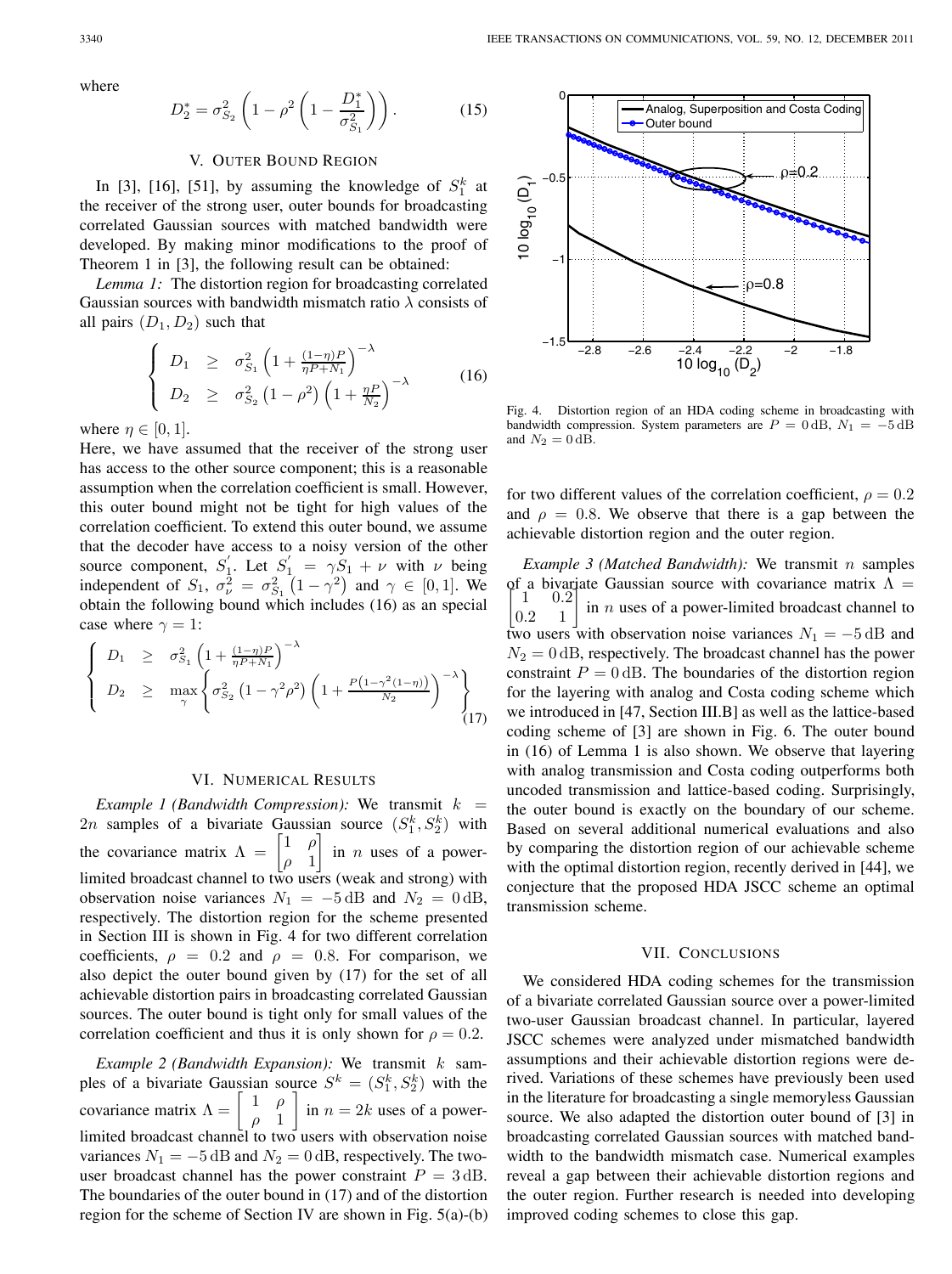



Fig. 5. Achievable distortion region of the HWZ scheme and the outer bound region in broadcasting with bandwidth expansion. System parameters are  $\Lambda = \begin{bmatrix} 1 \\ 2 \end{bmatrix}$  $\rho$  1  $\Big]$ ,  $P = 3$  dB,  $N_1 = -5$  dB and  $N_2 = 0$  dB.

#### **REFERENCES**

- [1] M. Wilson, K. Narayanan, and G. Caire, "Joint source channel coding with side information using hybrid digital analog codes," *IEEE Trans. Inf. Theory*, vol. 56, no. 10, pp. 4922–4940, Oct. 2010.
- [2] V. M. Prabhakaran, R. Puri, and K. Ramchandran, "Colored Gaussian source-channel broadcast for heterogeneous (analog/digital) receivers," *IEEE Trans. Inf. Theory*, vol. 54, no. 4, pp. 1807–1814, Apr. 2008.
- [3] R. Soundararajan and S. Vishwanath, "Hybrid coding for Gaussian broadcast channels with Gaussian sources," in *Proc. IEEE ISIT*, June 2009.
- [4] T. M. Cover and J. A. Thomas, *Elements of Information Theory*, 2nd edition. John Wiley & Sons, 2006.
- [5] T. J. Goblick, "Theoretical limitations on the transmission of data from analog sources," *IEEE Trans. Inf. Theory*, vol. 11, no. 4, pp. 558–567, Oct. 1965.
- [6] M. D. Trott, "Unequal error protection codes: theory and practice," in *Proc. IEEE Inf. Theory Workshop*, June 1996, p. 11.
- [7] B. Chen and G. W. Wornell, "Analog error-correcting codes based on chaotic dynamical systems," *IEEE Trans. Commun.*, vol. 46, no. 7, pp. 881–890, July 1998.
- [8] M. C. Gastpar, "Separation theorems and partial orderings for sensor network problems," in Saligrama, Venkatesh, editor, *Networked Sensing Information and Control*. Springer, 2008.
- [9] W. H. R. Equitz and T. M. Cover, "Successive refinement of information," *IEEE Trans. Inf. Theory*, vol. 37, no. 2, pp. 269–275, Mar. 1991.



Fig. 6. Distortion regions in broadcasting a bivariate Gaussian source across a power-limited two-user Gaussian broadcast channel with matched bandwidth. System parameters are  $\rho = 0.2$ ,  $P = 0$  dB,  $N_1 = -5$  dB and  $N_2 = 0$  dB.

- [10] C. E. Shannon, "A mathematical theory of communication," *Bell Syst. Technical J.*, vol. 27, pp. 379–423, pp. 623–656, 1948.
- [11] ——, "Communication in the presence of noise," *Proc. IRE*, vol. 37, no. 1, pp. 10-21, Jan. 1949.
- [12] M. Skoglund, N. Phamdo, and F. Alajaji, "Hybrid digital-analog sourcechannel coding for bandwidth compression/expansion," *IEEE Trans. Inf. Theory*, vol. 52, no. 8, pp. 3757–3763, Aug. 2006.
- [13] M. Gastpar, B. Rimoldi, and M. Vetterli, "To code, or not to code: lossy source channel communication revisited," *IEEE Trans. Inf. Theory*, vol. 49, no. 5, pp. 1147–1158, May 2003.
- [14] M. Gastpar, "Uncoded transmission is exactly optimal for a simple Gaussian sensor network," *IEEE Trans. Inf. Theory*, vol. 54, no. 11, pp. 5247–5251, Nov. 2008.
- [15] A. Lapidoth and S. Tinguely, "Sending a bi-variate Gaussian over a Gaussian MAC," *IEEE Trans. Inf. Theory*, vol. 56, no. 6, pp. 2714– 2752, June 2010.
- [16] S. Bross, A. Lapidoth, and S. Tinguely, "Broadcasting correlated Gaussians," *IEEE Trans. Inf. Theory*, vol. 56, no. 7, pp. 3057–3068, July 2010.
- [17] S. Shamai, S. Verdu, and R. Zamir, "Systematic lossy source/channel coding," *IEEE Trans. Inf. Theory*, vol. 44, no. 2, pp. 564–579, Mar. 1998.
- [18] U. Mittal and N. Phamdo, "Hybrid digital-analog (HDA) joint sourcechannel codes for broadcasting and robust communications," *IEEE Trans. Inf. Theory*, vol. 48, no. 5, pp. 1082–1102, May 2002.
- [19] S. Sesia, G. Caire, and G. Vivier, "Lossy transmission over slow-fading AWGN channels: a comparison of progressive, superposition and hybrid approaches," in *Proc. IEEE ISIT*, Sep. 2005.
- [20] Z. Reznic, M. Feder, and R. Zamir, "Distortion bounds for broadcasting with bandwidth expansion," *IEEE Trans. Inf. Theory*, vol. 52, no. 8, pp. 3778–3788, Aug. 2006.
- [21] J. M. Lervik, A. Grovlen, and T. A. Ramstad, "Robust digital signal compression and modulation exploiting the advantages of analog communications," in *Proc. IEEE GLOBECOM*, Nov. 1995, pp. 1044–1048.
- [22] V. M. Prabhakaran, R. Puri, and K. Ramachandran, "Hybrid analogdigital strategies for source-channel broadcast," in *Proc. 43rd Allerton Conf. Commun., Contr., Comput.*, Sep. 2005.
- [23] C. T. K. Ng, D. Gündüz, A. J. Goldsmith, and E. Erkip, "Minimum expected distortion in Gaussian layered broadcast coding with successive refinement," in *Proc. IEEE ISIT*, June 2007, pp. 2226–2230.
- [24] C. Tian, A. Steiner, S. Shamai, and S. Diggavi, "Successive refinement via broadcast: optimizing expected distortion of a Gaussian source over a Gaussian fading channel," *IEEE Trans. Inf. Theory*, vol. 54, no. 7, pp. 2903–2918, July 2008.
- [25] K. Bhattad, K. R. Narayanan, and G. Caire, "On the distortion SNR exponent of some layered transmission schemes," *IEEE Trans. Inf. Theory*, vol. 54, no. 7, pp. 2943–2958, July 2008.
- [26] Y. Wang, F. Alajaji, and T. Linder, "Hybrid digital-analog coding with bandwidth compression for Gaussian source-channel pairs," *IEEE Trans. Commun.*, vol. 57, no. 4, pp. 997–1012, Apr. 2009.
- [27] S. Bross, A. Lapidoth, and S. Tinguely, "Superimposed coded and